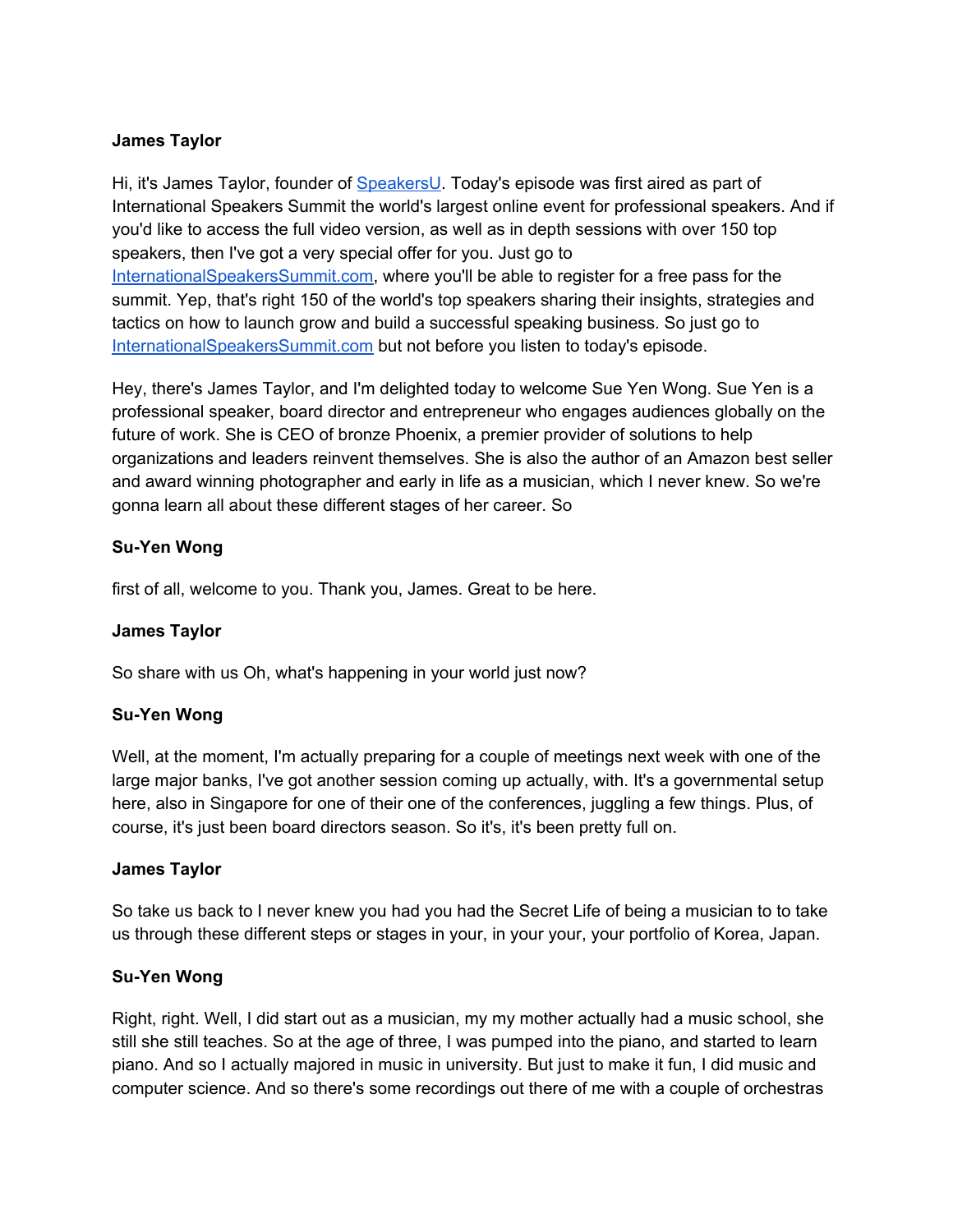and things like that. And I also earned my living on the side Piano Bar and stuff like that. So that that was sort of the first chapter. But But I never actually aspired to be a professional musician, because I actually think it's a fairly lonely life, certainly as a pianist. So I morphed from there into strategy consulting, then he went on to a leadership role in professional services morphed into taking on a board, Director portfolio, and then in my current incarnation, I'm continuing to do that, but but also with life as a professional speaker and entrepreneur.

# **James Taylor**

So it shows kind of circuitous Ray, you ended back on stages again, or be in a different gaze.

## **Su-Yen Wong**

You're quite right. And actually, it's the same, it works exactly the same way, in the sense that you know, that lots of metaphors that I use, from music to leadership to speaking, and I think they actually translate pretty well.

#### **James Taylor**

Now you're based in Singapore, which is a phenomenal hub, to base from if you're speaking across Southeast Asia, as well. You went to you studied music was in the US is where you study. Right? Yeah. And so tell us, what did you after you studied there, and you did also your computer science program as well? Did you immediately move back to Singapore? Or were you traveling around the world for a little bit?

#### **Su-Yen Wong**

Yeah, great question. I started out in the US, I worked in the US for a while then I relocated to Thailand, and then to Hong Kong. And then they spent quite a bit of time in Korea, but of time in China, and then finally landed back in Singapore. So it was a bit of a circuitous route back here. And so part of the reason why I do enjoy speaking globally is because I've actually worked with clients around the world. So you've asked what else I'm working on. So I've got a trip coming up to to Australia, and then to to the US. So Boston, New York, DC. Yeah, and I guess when you live in a particular place, you get a bit more of a cultural affinity, which, at least for me, as a speaker makes it easier to connect the audience. So that that's all come in handy, even though it wasn't planned that way.

#### **James Taylor**

There's something I find really interesting about your obviously your your speakers, you member as well, but something something I find really working and working with you as well is because I end up working with there. There may be speakers, authors, coaches, or speakers, authors, mentors or speakers, trainers or sometimes like speakers, advisors, perhaps, you know, you might have a little bit of that as well, speakers, online marketers, but you actually have this kind of speaker on the board. And, you know, you know, board director board advisory in a person's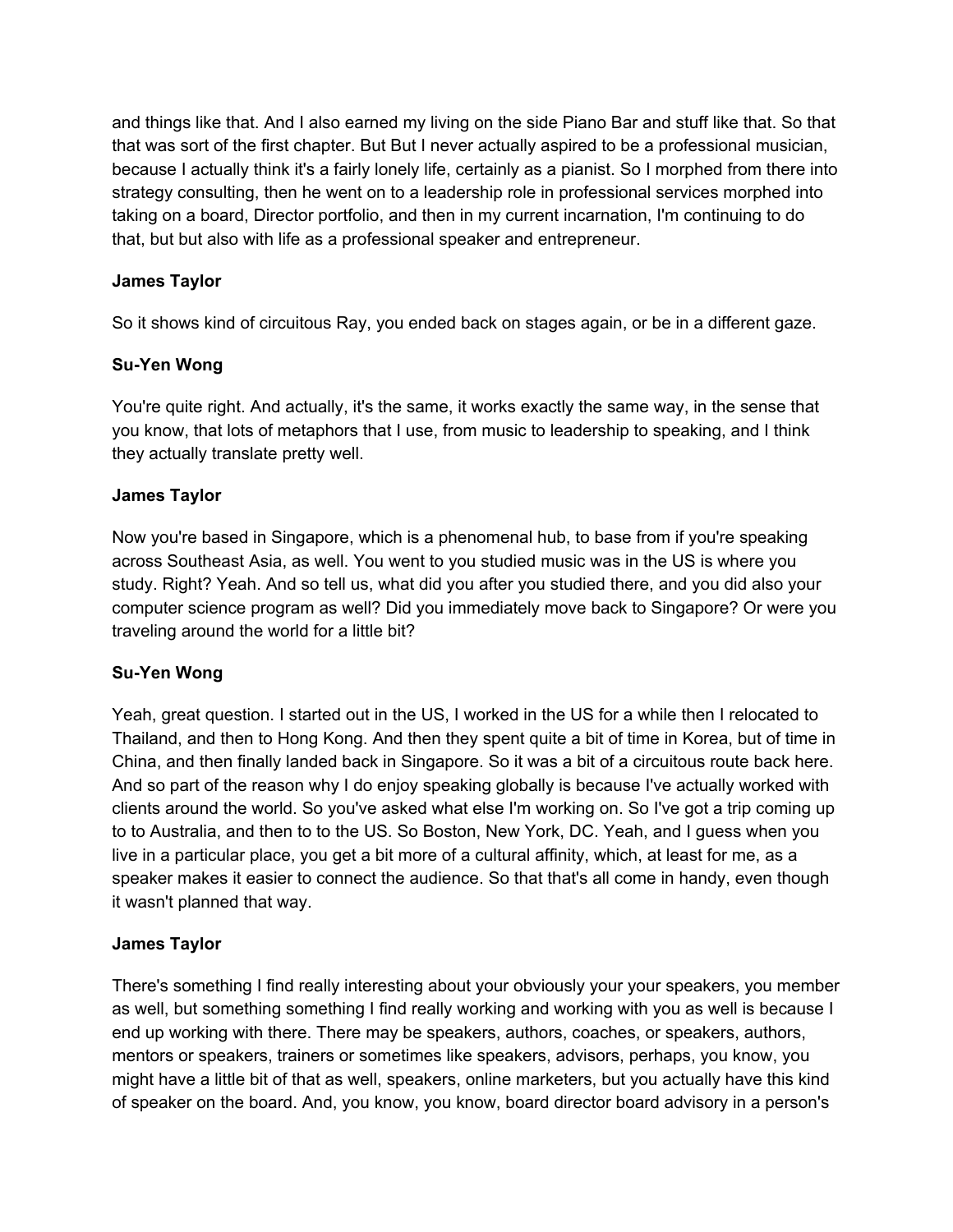well, so tell tell me about now because I think that's quite uncommon that in terms of having professional speakers, they have such a depth of experience in the boardroom.

# **Su-Yen Wong**

Yeah, um, I guess I might my board journey, I guess all of these things are journeys, right, just as you have a speaker's journey, there's a board journey is one, I've probably been in board situations on board since over 10 years. And it started out as a bit of a curiosity, which was you know, as as a as a consultant, you advise clients, and then of course, the clients then take it from there, in terms of what they want to do here advice, be going to board has really allowed me I think, to get a little closer to sort of actually directing action across a portfolio of different companies in different countries. So some of the boards that I work with are in Myanmar and India and Indonesia, the US, Australia, so it's quite a diverse base to work with. And then in concurrently with that in and as part of my role previously, and you know, with multinational companies, I had to do a lot of speaking anyway. So So I suppose you could think of it as I've been paid to speak for quite a number of years, but in under corporate umbrella, and then sort of now blending both the board journey as well as the speakers training, I think it allows me to sort of see the perspective in terms of what companies are going through as they go through transformation, and then translate that into into the messages that I bring when when I put on my other hat, right to sort of different hats for different situations.

## **James Taylor**

So can you remember that first speaking gig that you got where you it wasn't because you were a board member there, you weren't going for a company, but actually a company or an organization, we're paying to bring you, Sudan to come and speak at their conference or their event?

## **Su-Yen Wong**

You know, that actually wasn't a very long time ago at all, that was literally about a year and a half ago, because I had just left my corporate gig, sort of in December of 2017. And it came via one of my former clients, which was a large bank, here in Singapore. And they were basically doing their their beginning beginning of year kickoff. And they wanted to get an external perspective around disruption and how they would affect affect work, not just foot foot for their staff, but also how it would affect their clients in turn. So So yeah, that was January of 2018. Not very long ago at all.

## **James Taylor**

I mean, and it's fantastic. Seeing how your career is really just kind of take off as well. And I was talking, I think, I was talking to a client the other day he was asked me to come and speak at an event. I said, What speakers have you? Have you booked before? And said, Oh, and this quote was actually in the UK, it's, you know, we've just actually booked this disgrace. Because, see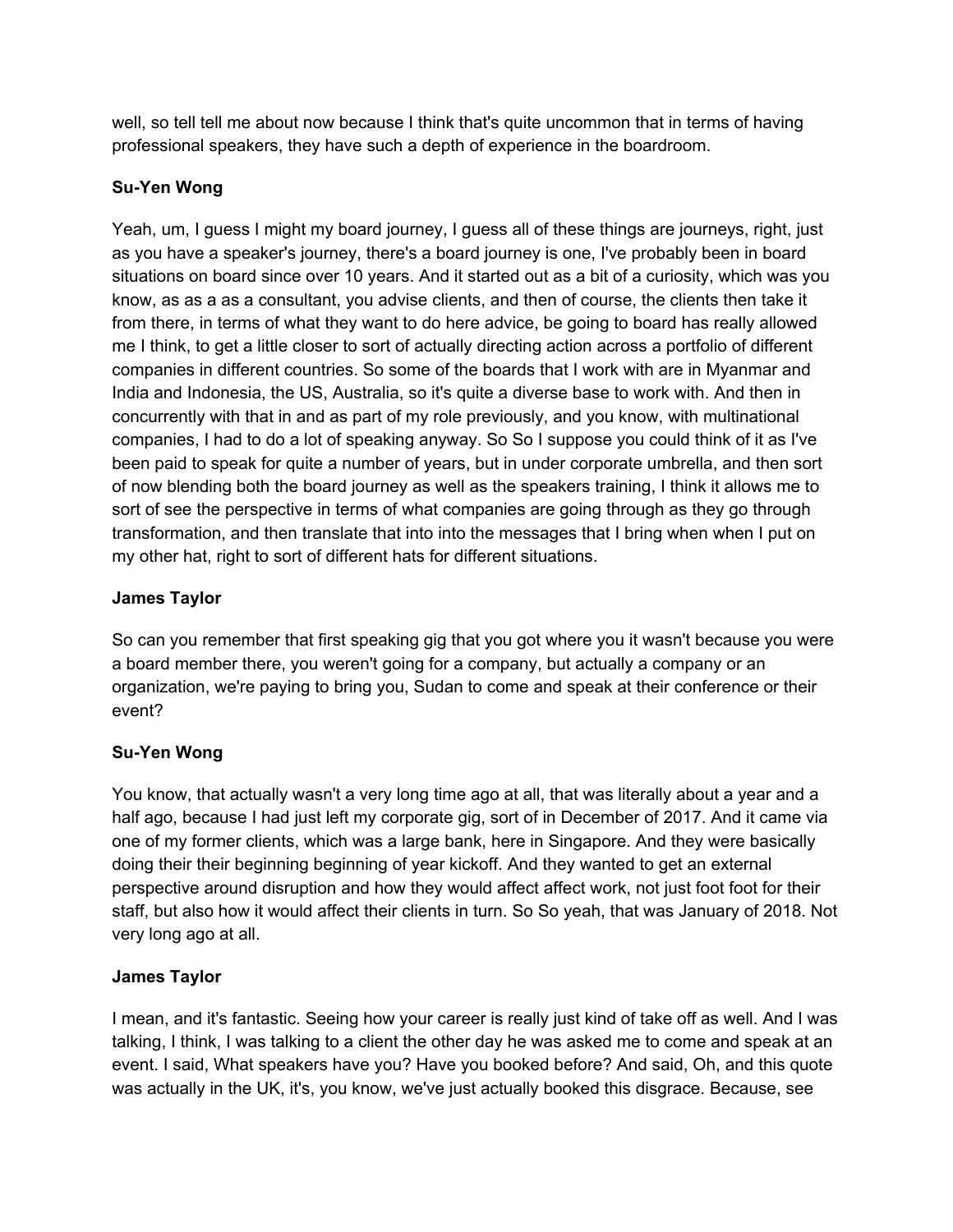and wrong. Who's speaking for isn't Singapore? Fantastic. That's great. It's great to hear that you hear us members, because your members or students or friends of yours again, getting things. And

#### **Su-Yen Wong**

so small world

#### **James Taylor**

is great, it's great. So so you're getting booked on all these, these different stages at the moment, can you tell us about a time when you were you you something just kind of happen, maybe they kind of put you a little bit of balance, maybe or maybe a worst moment you've had so far in your professional speaking career,

#### **Su-Yen Wong**

I can think of one specific incident, which is really unusual. So I had just come off a board meeting in Australia and I had to transfer in Singapore to fly to the Middle East. So I had a small window, and sort of two separate flights. And one of the things that I don't always do, but sometimes I do and since this incident, I've done a lot more was I log on to Wi Fi on the flight because sometimes you're busy doing other stuff. So I log into Wi Fi on the Singapore to Middle East leg. And an email had come in with from the conference organizers as a global conference for for the for the aviation industry. And basically, the conference organizer changed the spec, it was supposed to be a panel discussion, and somehow evolved into a series of individual presentations, and they wanted the four or five of us on the panel to each do an individual presentation. Okay, that's not what I expected. Fortunately, the flight from Singapore to the buoys is fairly long, right? So I was able to sort of, you know, first of all think about First of all, what what the other presenters are gonna be speaking about because of the a series of you, you don't want to be all speaking the same thing. So anticipate that a lot because I obviously couldn't reach them while I was in flight to sort of coordinate think of the key messages designed the slides and then practice and come up and practice the speech all while that air. So yeah, that was a rather unusual experience.

#### **James Taylor**

So thankfully, you have your previous PowerPoint presentations, or you know, your files on your on your laptop. Anyway. So it's a you had a basis from which to start from. Except,

## **Su-Yen Wong**

yeah, Except that it was on the topic that I don't often speak about. Me, I mean, it's tangentially related, otherwise, they wouldn't have asked me to, to come on and join the conference. But it wasn't something I could sort of, you know, take and repurpose, I actually had to craft an entire thing. It was it was short, and it was like 15 minutes or something like that. So it wasn't, it wasn't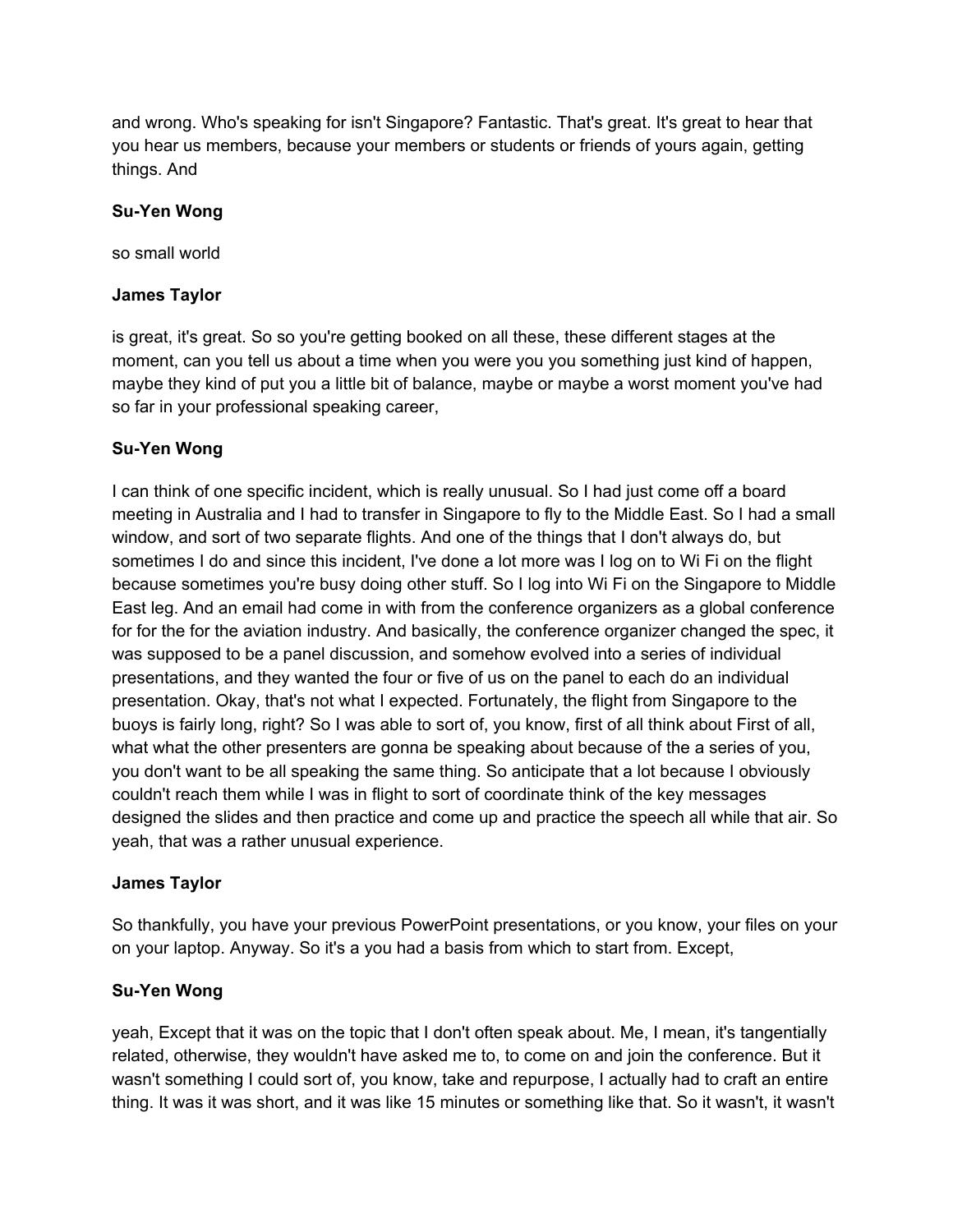a full blown, you know, typical 45 minute keynote. But nevertheless, but more of the story, make sure you have your laptop, your battery charger, on the flight, the images that you need on your laptop. And one of the things that I learned through multiple years in consulting is I'm actually pretty fluent in PowerPoint, and Keynote. So

#### **James Taylor**

you get very good at it.

#### **Su-Yen Wong**

Pretty self sufficient, which is, which is helpful.

#### **James Taylor**

And something else you've also been involved in, and especially in Singapore, Singapore is amazing place because you have so many great speakers there that use it as their hub to go and speak in other parts of the world. And something that you did was work on it on a book, you co authored a book with a number of other women speakers in I'm not sure if they were all in Singapore, or they were from all places. Yes.

#### **Su-Yen Wong**

I mean, MIT, several of us are from Singapore, but but the authors did come from two different countries, actually.

#### **James Taylor**

So tell tell us about the inception of that book. What was the idea from that book? And what did you find writing a co writing a book did for you and your speaking career?

## **Su-Yen Wong**

Well, I don't take credit for the inception of a book that was actually crafted literally one morning over brunch, they were, you know, half a dozen women who are basically in the loop, the problem statement is this. And we unfortunately, still do see this happen when when you sort of see, you know, conferences that have you know, all a very male slate of speakers or you know, that the mammals as they would call them. And, and so it became an offshoot of an organization called called primetime, which is for for professional women, here locally. So the idea was, well, you know, how do we actually craft a book that can actually inspire as well as help women who need to speak in various situations, either professionally, but also, even if you're in a, in a corporate setting, you need to raise funds for a not for profit, or you need to convince your management team. Now there's a whole spectrum of reasons why one might need to speak. So from there was about curating a group of us there was 16 of us who came together to do this. And I got to say, the the takeaway that I got from that was, when you pull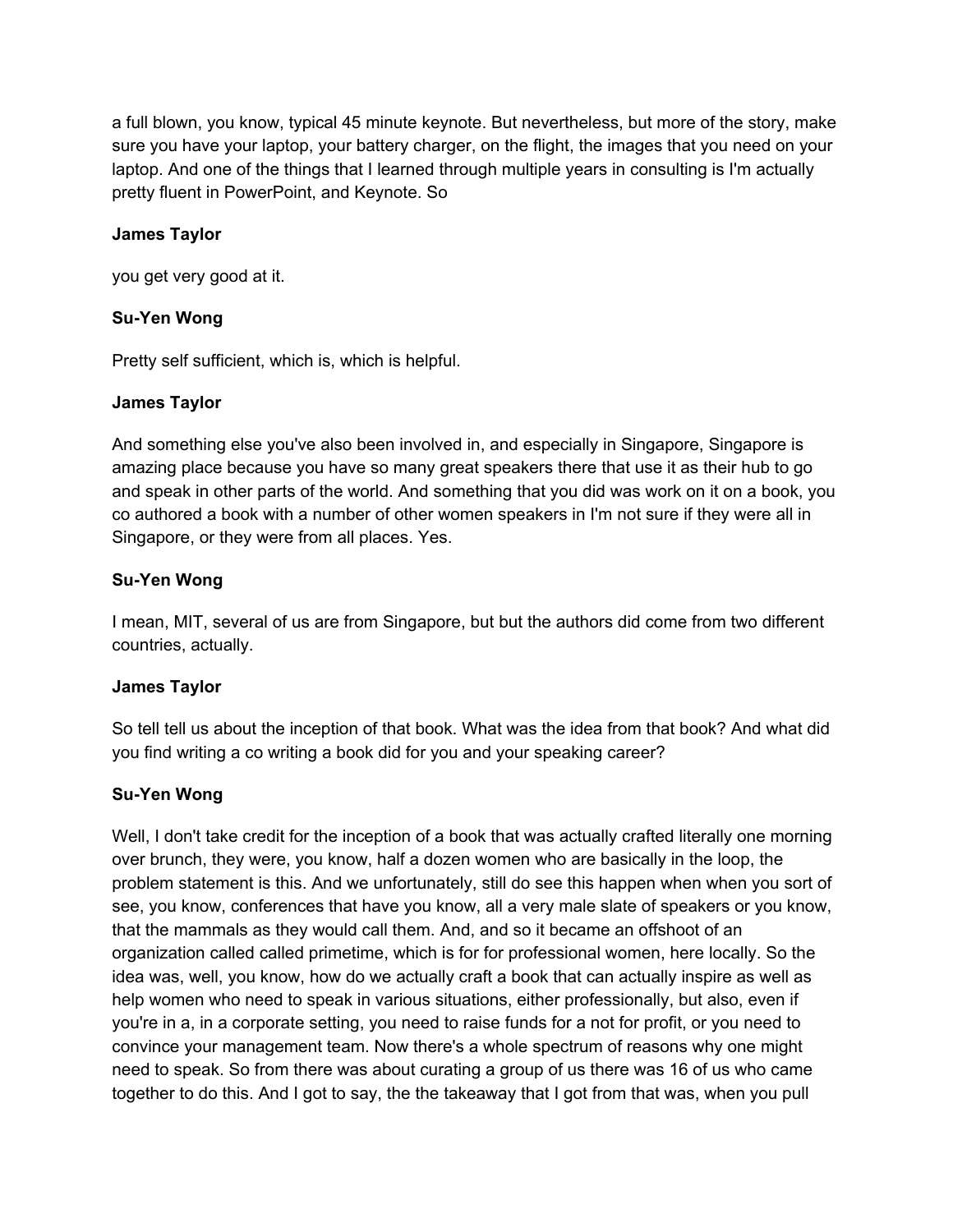together a project with a common purpose, and you do it together, you can get so much done so quickly. Because we were writing it together, we could divvy up the work. And I think from inception to the time, we actually got the book in our hot little hands was probably around six months.

# **James Taylor**

Now, I also created a lot of noise because I'm, you know, if someone's in either involved in the space of speaking, or if they're in Singapore, or if they're they're looking at to bring in a woman speaker and to speak at their event, suddenly, you had 12 people all talking about the same book, all these authorities are about the same. But and so I mean, I think it's a great idea. Because it creates this kind of crowding effect, that suddenly you're hearing it from multiple sources. Sometimes, often, when you hear things from like one source, you know that, you know, whatever is interesting, when you're hearing it, hearing a book from multiple sources, then you go, okay, maybe we should look at this a little bit further. it amplifies.

## **Su-Yen Wong**

And I think in many ways, it's a bit like the virtual summits that you put on as well, right? When you when you bring together a large group of people, there's an amplification effect, which is great. I'm, you know, fairly convinced that none of us on our own would have been able to get something out number one in the time that we did. And number two, we were frankly, a little surprised that it made it so quickly onto the Amazon bestseller list, but again, that was to the power of having a large group behind it. So So yeah, it was good fun.

## **James Taylor**

I don't know if sitting alongside that, because the other thing that's I've seen you've been involved in is this idea of the is the keynote, which is a women's speaker directory. So it was something that you involved in Section four, or was it something that just you just packed up?

## **Su-Yen Wong**

So the book actually emanated from keynote. So that's the link between the two. So primetime was the organization that's that that's basically spawned keynote, and out of keynote, keynote supported this book, or the idea for this book came about, and then we brought the women together, to to craft the book. So I've been I've been part of the keynote directory, and as you may have heard, the directory has now gone global, is closed, right? So again, I take her a little credit for other than being an artist supporter. And I think together, we're all trying to make it, you know, as powerful and as compelling as it can be. But I think, you know, it takes a village right to kind of move any of these things. So I think each of us in our own way is trying to try to do that.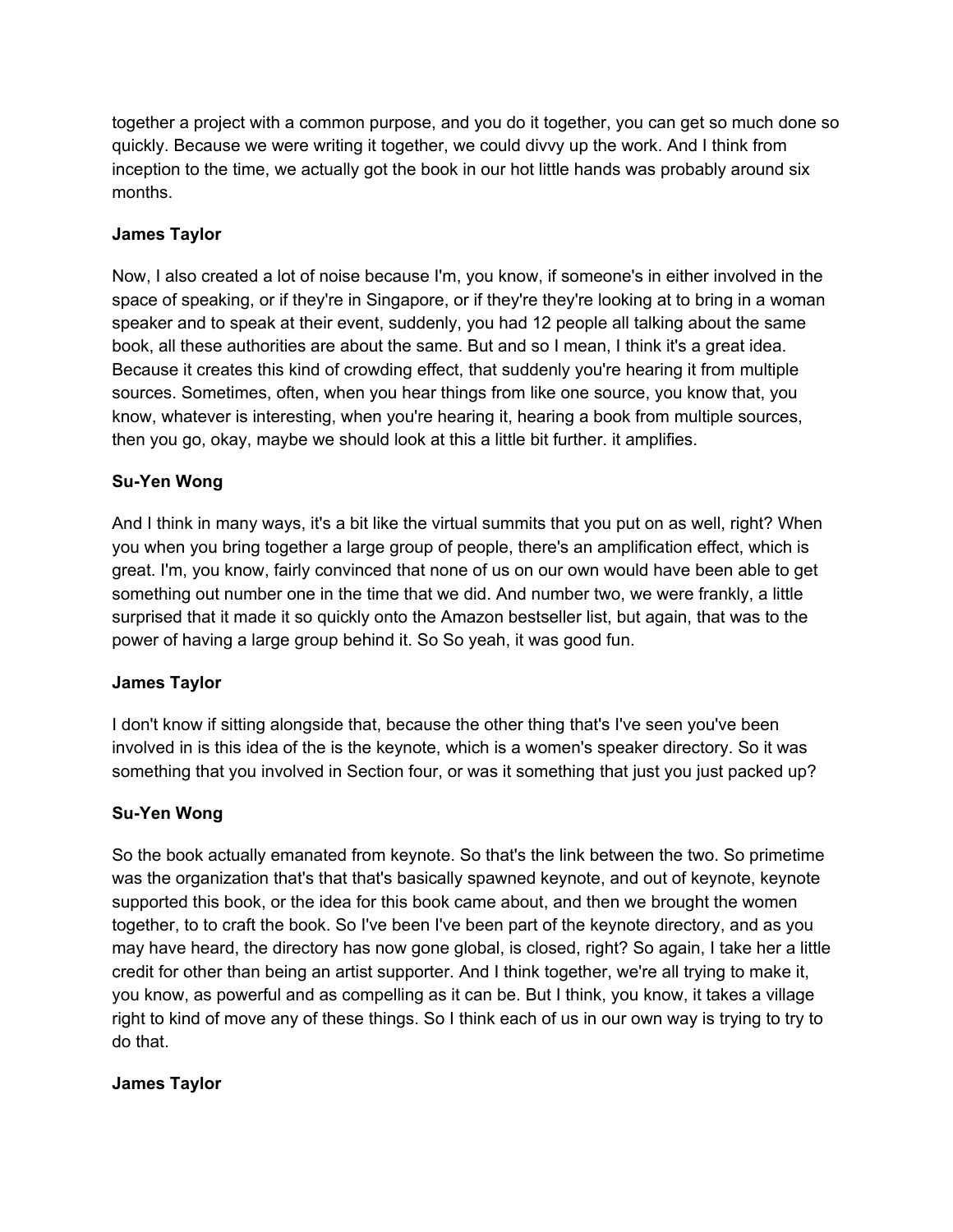So I remember seeing a statistic A while back and hopefully about a year ago, when he looked about the gender I think it was probably meeting professionals international producers, this poor When he looked at the gender differentials across different types of events, what kind of speakers the higher? And I remember seeing that I think women are the only area that will more women get booked than men for conferences is around fundraising events, there seems to be. So it was like 70% of women and 30% men. But then as you start to look, and they broke it down by type of conference, as you start to look at, for example, financial services, conferences, it was like, I mean, I don't even know if it was on the scale, and it might have been like, 5% maximum. Technology, right. Technology. Exactly. So I mean, obviously, I'm and so I have to say this, I can, I obviously benefit from from this from from speaker from organizers, of conferences, but but it kind of, it kind of blows my mind a little bit as to what was going on. And, and I had a conversation a while back with pickiness Chavarria of power women of NSA, and I was saying no. So for me, I'm like, treat me as a as, as a little bit of an outsider, like, okay, what's going on? Why is that it cannot just be obvious. You know, people just not booking speakers, because they're women speakers, it can just be as simple as simplistic as that. And she says, and, you know, the interesting thing that she said to me is, she said, you know, part of it is a function of who is writing the books, the nonfiction books. And often it's it's a lot of nonfiction books have been in the business world have been written by men. And a lot of the reviewers are men. So that those books that doesn't get talked about in Forbes and fortune and things, so you've got that going on. But she said, The other thing that's going on, on her was that, let's see, if you have a call for speakers for a particular event, you will get 100 guys who all think they're absolutely perfect. And the ideal speaker for this event, you may have 100 women who are equally as perfect for this event, but only 10 of them will come forward and put put their name forward, as well. And, and, again, one of the things that the power of NSA is like trying to just encourage women to put themselves forward, you know, that give, build that confidence. Go for that go for that get you should be on that, on that. mainstage. So, I mean, from what you've seen as someone that's actually living it and having to inhabit this and dealing with every single day. what some of the things that are going on there. What Why are these biases? Why are we seeing it so squinted?

## **Su-Yen Wong**

You know, I haven't thought about the one about books. But that actually makes a lot of sense to me. But the one that the second point that you made around who puts their hand up, I think is definitely quite prevalent. And, and the analogy that I draw to this is around women in leadership roles. So whether you look at it in terms of women, at C suite, or women in the boardroom, very, very similar symptoms manifest themselves. And and it has to do with, like you said, you know, it's a bit stereotypical, but nevertheless, stereotypes there are there because because there's a little bit of truth to them, which is that, you know, somebody will look at the job description for a particular role. And most, many men will basically say, Well, you know, I fully fulfill seven out of 10, that's pretty good, you know, so I think I'm qualified. And women say, Well, I only fulfill seven out of 10. And so I therefore she put my hand up for it. So So I think it holds true for speaking as well. And part of the reason for getting this book out there effect to unleash your voice was to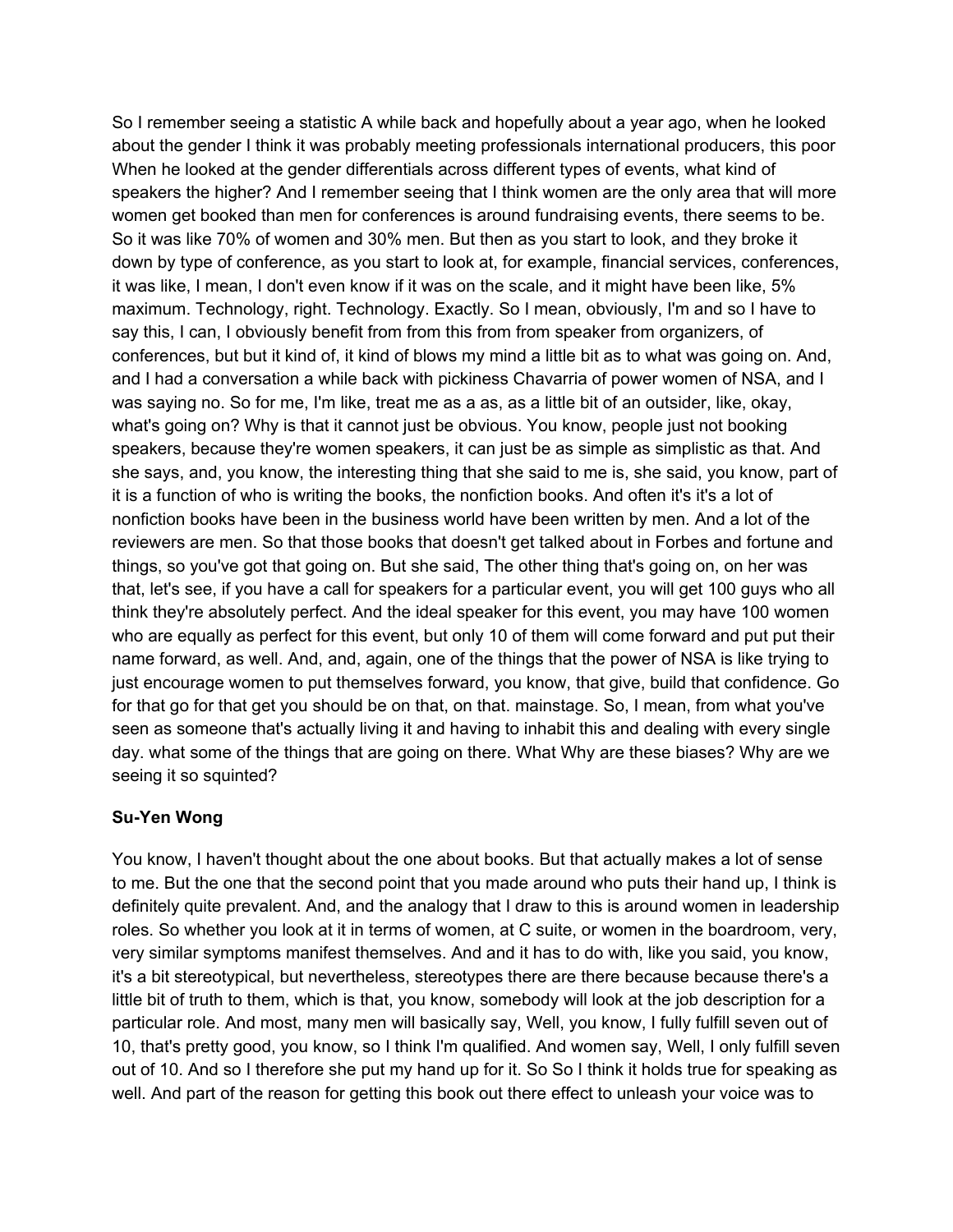really encourage more women to to put up their hand and give it a shot. So in fact, last night, four of the women who were co authors of the book, she ran the first masterclass, and I think it was sold out, within a very short period of time, to a group of I think about 60 women to try and again, encourage and build the momentum in the space. So one step at a time. But that's the idea.

# **James Taylor**

But it can also change pretty quickly in terms of I was at an event recently listening to a professor, Professor Sue black. She's a leading forensic anthropologist, which is not really is a real is a really interesting so she goes into former war zones, and when they have to defend these mass graves and identify these people as mass graves, very interesting job anyway. So what she was saying is, you said lots of areas of science are quite masculine. But the world of forensics, strangely enough, is heavily dominated by by a woman. And I'm not saying in terms of women in Virginia, but the very most senior positions are women. And she thinks that part of that is the role model piece, that if I switch on TV, you know, all these I'm not a big fan of movies, forensic TV shows like cop shows that the forensic scientist is usually a woman on these things, and

# **Su-Yen Wong**

cultural norm.

## **James Taylor**

So he said, it's kind of interesting. Just having that having those role models and showing those role models, especially in the media, that it becomes like, Well, yeah, that makes makes absolute sense. So I guess what we need to be doing is just getting more women getting on their stages. So when we look at those, you know, the lineup of speakers, those keynote speakers at that tech conference without financial services conference, you know, that there's there's mobile, which gives more other women encouragement to come and take on those roles.

## **Su-Yen Wong**

Yeah, you mentioned a really interesting point about scientists. So there's been some research done, where the researchers were asking children to draw a scientist. And when children are sort of remember the specifics around the age of five, in a roughly equal numbers of them drawn a girl or boy sciences, or male or female scientists, but as they get older, that percentage switches, right. And so I think a lot of it is incorporates the point that you're making, which is around how do you see role models out there? And some of the social conditioning that's, that's, that's prevalent. So yeah, let's get more diversity on the stages so that we can break this catch 22.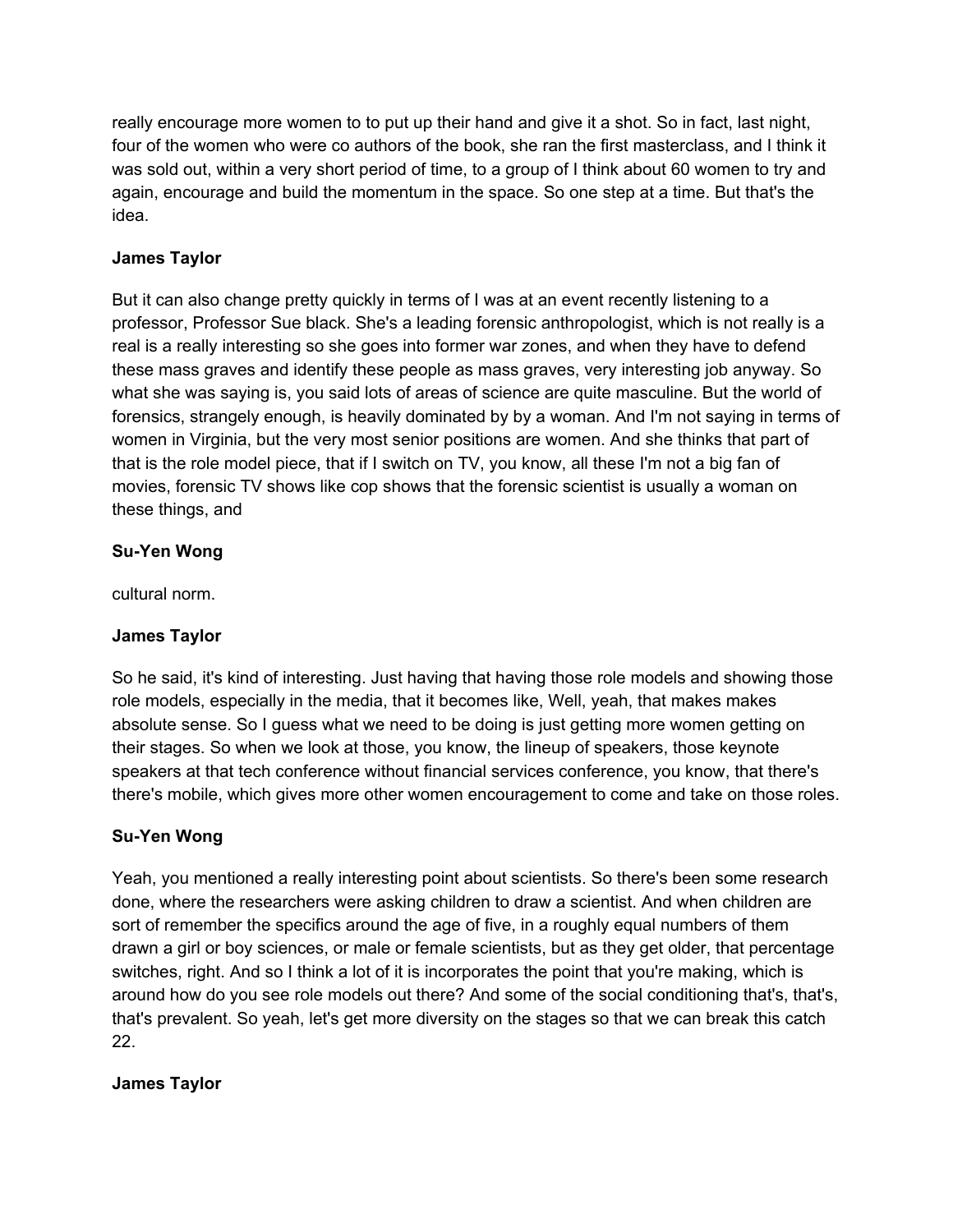Now you speak about the future of work. And which is a big area, obviously, a really hot topic area just now. What's your How do you kind of stand out? Because there's obviously lots of speakers that speak on this topic of future work? What is your unique take to make art, you know, cn is the person that we need to book to kind of speak on this event about the future of work.

# **Su-Yen Wong**

So I think on one spectrum, from a future of work perspective, there are speakers that talk a lot about the deep technology, let's just call it that, where I come at it from is much more around how does this impact organizations and individuals? So given what's happening in terms of technology, and how that's impacting work? How does that change how the way organizations need to think about either their, their culture, their leadership, their organization structure, the way they think about careers the way to think about people development so forth? Or and or sometimes it happens, both at the same speech. What does it mean for individuals as they think about how to manage their own careers, reinvent themselves, as well as have the right mindset. So it's very much about taking the human dimension into the future of work.

## **James Taylor**

And how people are learning mostly about your you and your speaking programs, because obviously, you've been so known as a person in the boardroom of organizations, how you can are getting the word out there, and attracting potential clients to book you as a speaker.

# **Su-Yen Wong**

I would say there probably would break it down into three pillars. The first pillar is I've been fortunate to work with a number of speaker bureaus. So working with speakers connected home, they're working with another speaker Bureau in Europe, and another one in the US out of DC. So sort of three continents, different speaker bureaus and obviously so that's that's one stream through which engagements come through. The second pillar, I would say is previous clients, I've been very fortunate to work with mostly large organizations over the past 20 or so years. And so that's drawing in my network contacts and then and then the third pillar really is a lot of the work that I've been trying to do in terms of you know, I think we talked about how you use social media and LinkedIn and things like that and and I actually have received and I do receive inquiries through some of that activity online as well. So you know, three three different courses I would say

## **James Taylor**

and is one particular social media platform you find works better for you than than others. LinkedIn, LinkedIn is one

## **Su-Yen Wong**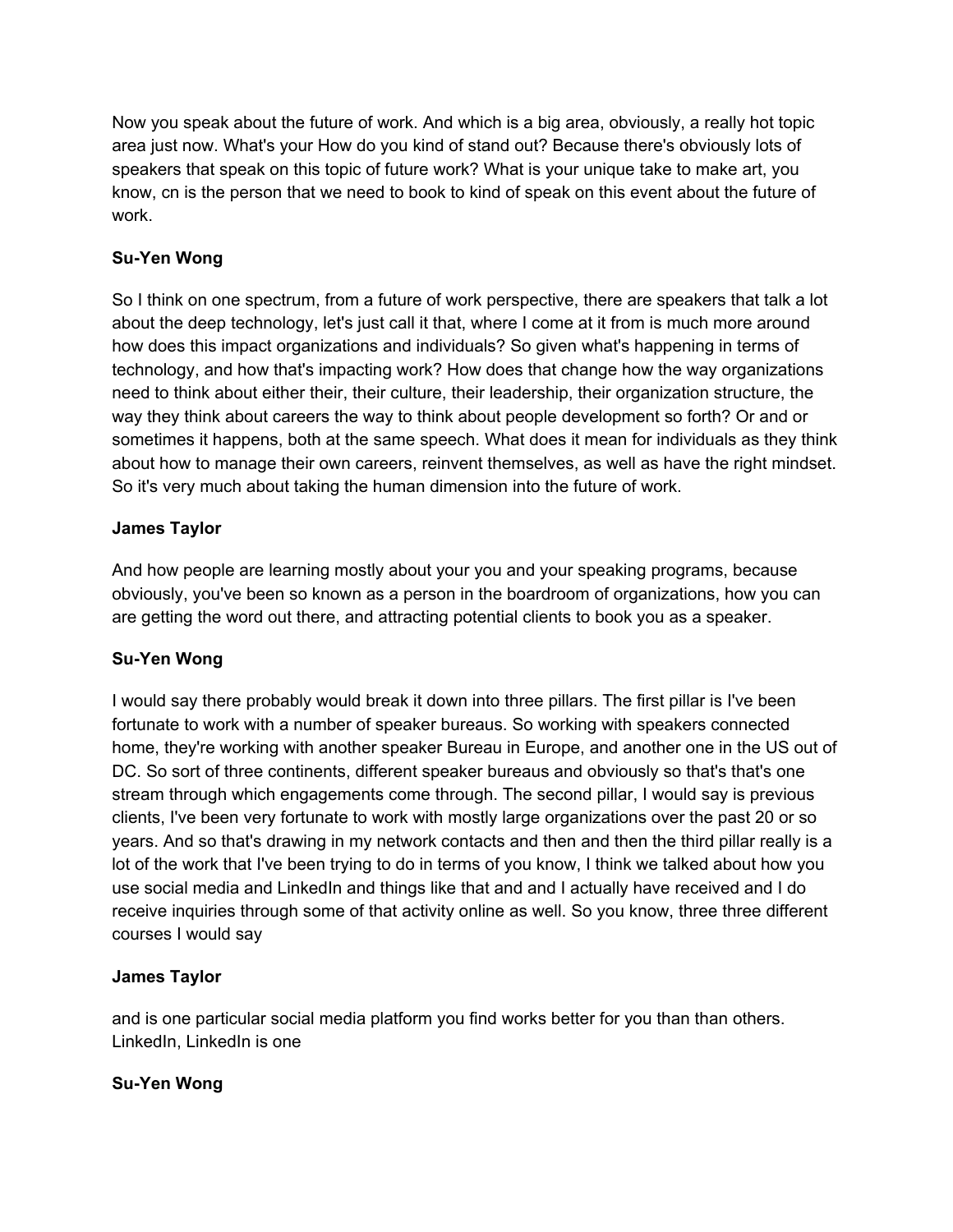for me LinkedIn works works the most effectively. I should say that there was a fourth pillar but I but I, I didn't focus on it because I think relative to the others so far hasn't been a huge source yet is other speakers

# **James Taylor**

Yeah, it's a funny one really the other speakers because I'm in for example, today and inquiry came in and and i'm not available for this particular date. And I was I was thinking about it and I've seen like, Who's the right speaker for this one is quite well known client and and I've worked with this client and other other their other offices in the world. And you know what, I couldn't think of a particular speak on this area that they were really looking for. And in the end, I just, I'm going to I'll end up giving it to a bureau actually, because they have a much this seeing these speakers all the time and I think me as a speaker, I'm lucky if I get to see Maybe 10 professional speakers a year, you certainly see them up on stage. And I am very reticent about recommending a speaker unless I've, I've actually seen them on stage. Yeah, yeah.

## **Su-Yen Wong**

So so that one I think doesn't happen quite as often. But I've done it both ways. I've had people recommend me. And I've also recommended speakers when I like, as you just rightly described, not available that particular day. But yeah, it's, it's, sometimes sometimes I think it's just, you just don't know, right? Because it's a topic in your space. Or maybe it's a topic that's completely foreign to the space on that. So I'm not the best person to recommend someone else. But I do think that some of the support, for example, here in Singapore apss, that's a pretty good community. Some of us I think, have, you know, basically say, hey, there's this thing going on, and you know, anybody in that space? So so some speakers actually have put up a couple of opportunities, and sort of shared that around?

## **James Taylor**

Where in terms of in Southeast Asia, where are you finding that's exciting just now in terms of speaking opportunities? I hear that Singapore is a very mature market for speakers but there's a healing Vietnam, there's a lot of things going on. There's different terror countries that are seem to be really growing fast at the moment.

## **Su-Yen Wong**

Yeah, I've spoken in Vietnam, Indonesia, Malaysia, Philippines, I find Vietnam and the Philippines, very receptive. Partly because I think in those particular markets, there's a there's a huge pent up demand for for people who can basically put in whatever, whatever the domain, right, so I do find those two markets at the moment. Like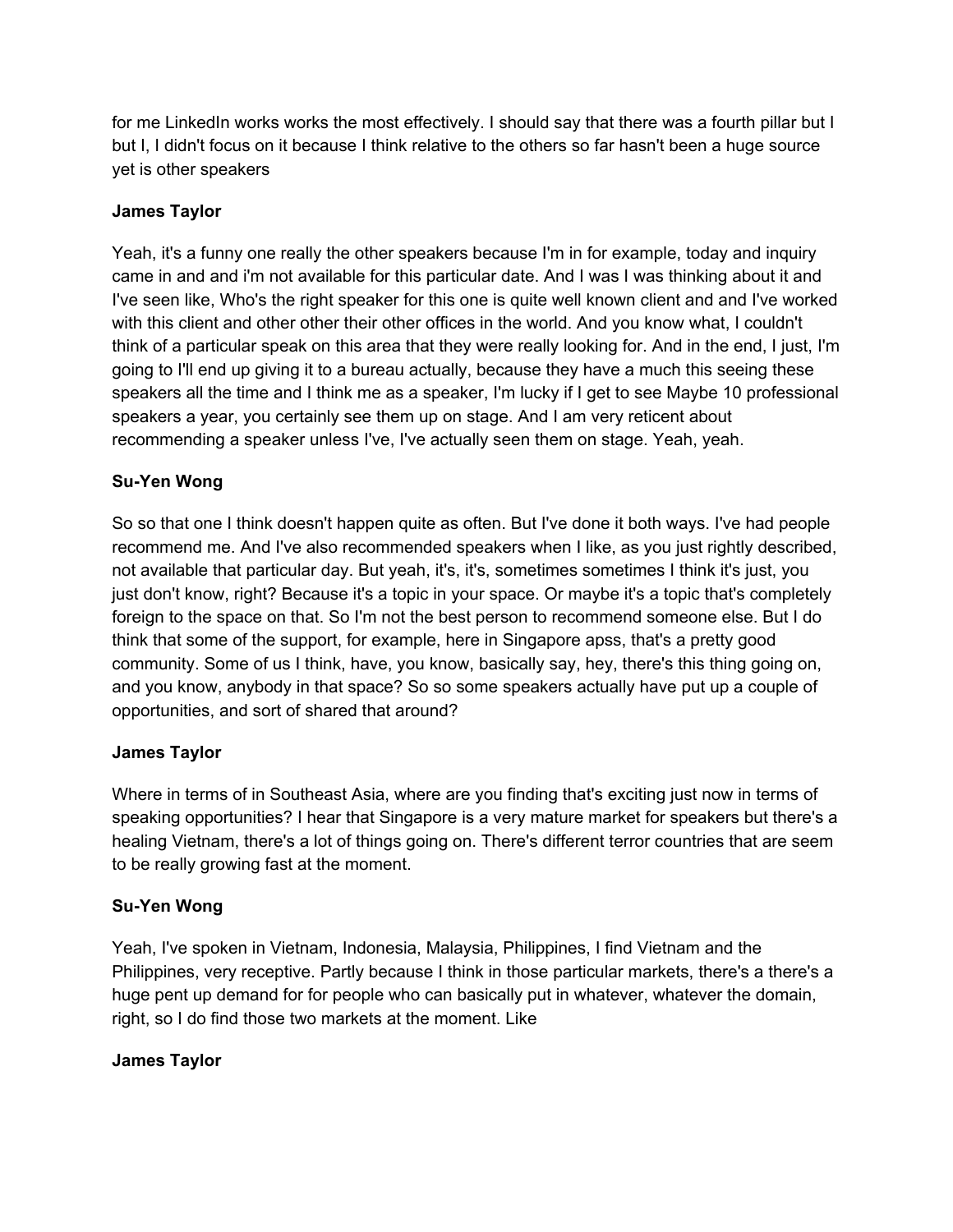I haven't spoken in Philippines yet. But all of our friends probably got lots of mutual friends in the Philippines, other speakers and learners of this world and, and every one of my teams in the Philippines, I shouldn't be speaking in the Philippines. But everyone told me the Philippines audiences have very, you know, exuberant types of audiences when you compare them to other parts of the world.

# **Su-Yen Wong**

Yes, very warm. So then in Vietnam to but but in a slightly different way. I mean, Vietnam, I think it's just a very entrepreneurial kind of a dynamic. So everyone is really hungry, you know, really keen to absorb, you know, best practices and knowledge learnings around the world. Philippines, I think is just a very, it's a very warm culture. And like you, like you said, you do a session there. And after the session, people will be, you know, coming up to you and mobbing you and in the way that they don't in some other Asian countries, which are much more culturally reserved.

## **James Taylor**

Now, you're also in addition to going out the speaking being on your boards, you obviously take you this idea of self care, looking after yourself, you know, goes, you know, you're the Mom, you're I think of training for Kilimanjaro, you're training for base camp Everest base camp at the moment. So how do you in your busy schedule? How do you make time to do the training must be a huge amount of hours to go into the training to do those types of expeditions?

## **Su-Yen Wong**

Well, it's never been on the bucket list. I'm a very normal person as far as physical activity does. But we're doing it for charity. It's to support mental health. And one of the charities here and and part of its really come out of the conviction that in many corporates, there's an increasing focus and attention being being placed on on the need for mental health, stress and corporate pressures, and all that. But at the same time, that mental health, I think, is something that's going to affect you, but it will touch all of us in some way. Right? Whether it's a child with autism, or whether it's a parent with Alzheimer's, or whether it's sort of you know, stress and depression, the entire spectrum. And particularly, I think, in in in Asia and Singapore, it's not as well advanced in terms of awareness. So that's the reason why we're doing it. It's not because I'm any particularly super athletically inclined, in fact, my friends who have found out that I'm doing the best, because if you really Oh, yeah. So as a consequence, it's just really about putting putting the discipline into it. So the combination of runs and lots of climbing of stairs. So yeah, we're up to about 250 floors these days. It's only once a week, but essentially, I think we need to get up to twice to twice a week.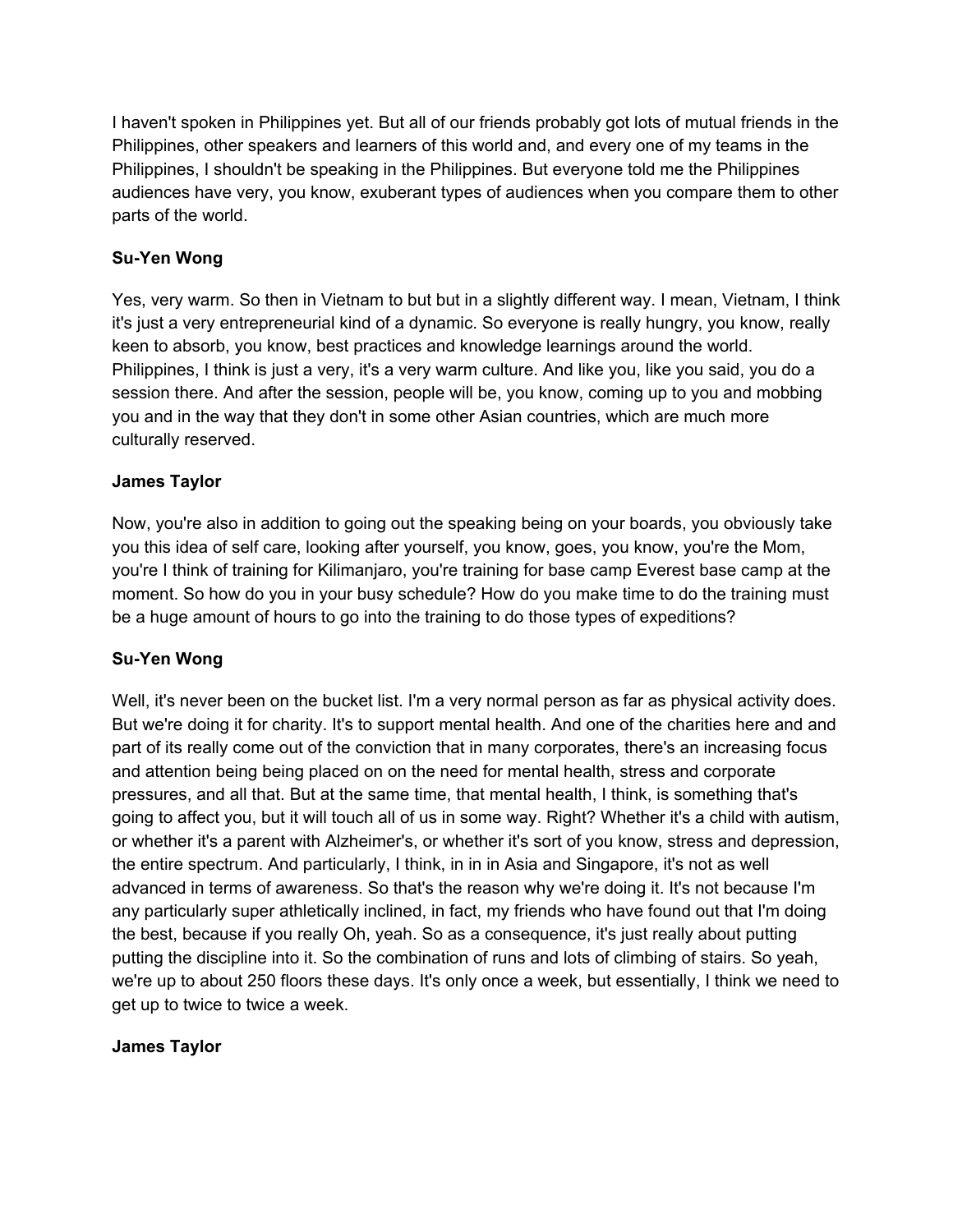Amazing. Well, I wish you all the great success with that as well. A couple of final questions start to finish up here. I'd love to know I'm going to put you on a, an imaginary long haul flight. Thankfully, thankfully, a lot of you do a lot of those I know. But thankfully, I'm not gonna make you. I'm not gonna tell you just put you on the flight. You have to go and give a presentation it won't expect to give you when you land. But on this imaginary flight sitting next to you, is any speaker, author, thought leader living or dead. That you could just basically sit and have a conversation with her on that long haul flight. Who would you like to be on that flight with Obama.

# **Su-Yen Wong**

He is. And I think it's interesting for two reasons. One as a leader, but second as a speaker, and I think he blends both of those dimensions very, very compellingly, regardless of your political extraction, right? I think that when you look at somebody as a speaker as being able to connect, convey, and, you know, as a speaker, when you look at somebody like him delivering, at least I think there are a lot of hours that have gone into that delivery. Right. And I think, you know, speakers, you sort of appreciate how that comes across, and how that comes to be so. So yeah, to two parts of it. One is sort of just I think that'd be a lot of interesting stories from the job perspective, right, you know, the job. But then the second part of it is just as a really compelling speaker, I think he'd be great fun to sit next to.

## **James Taylor**

Great, so you're going to be on them, we're gonna have your secret service agents, either side of you. So glad you have that conversation? What about what is in your your speaker bag? What isn't that bag that you carry with you to all of your various speaking engagements with your gadgets and bits and pieces that you never leave home without.

## **Su-Yen Wong**

There's the extended back. And then there's the small kids, the small kids very simple, I carry a multipurpose adapter. That's basically got connectors into USB, HDMI, VGA, just because you never quite know, the venue that going to even if you've got sort of pre agreed the connections that you need, sometimes they don't have them. So I like having that I bring my own clicker. And that's sort of the basic that if I didn't have anything else, those two things I would need to need to have with me. The other thing that I'm just about to pick up is one of those tiny little video DJI DJI video cams about the size. So that's in the acquisition,

## **James Taylor**

because I'll be looking forward to all these all these videos from your life on the road and then speaking and traveling that you're you're doing. I'm not sure if they're working. I'm not sure if it's gonna work at high altitude ever. So maybe you may have to test to find out, we're gonna find out exactly what but if you were to recommend one book to our audience, it could be a book on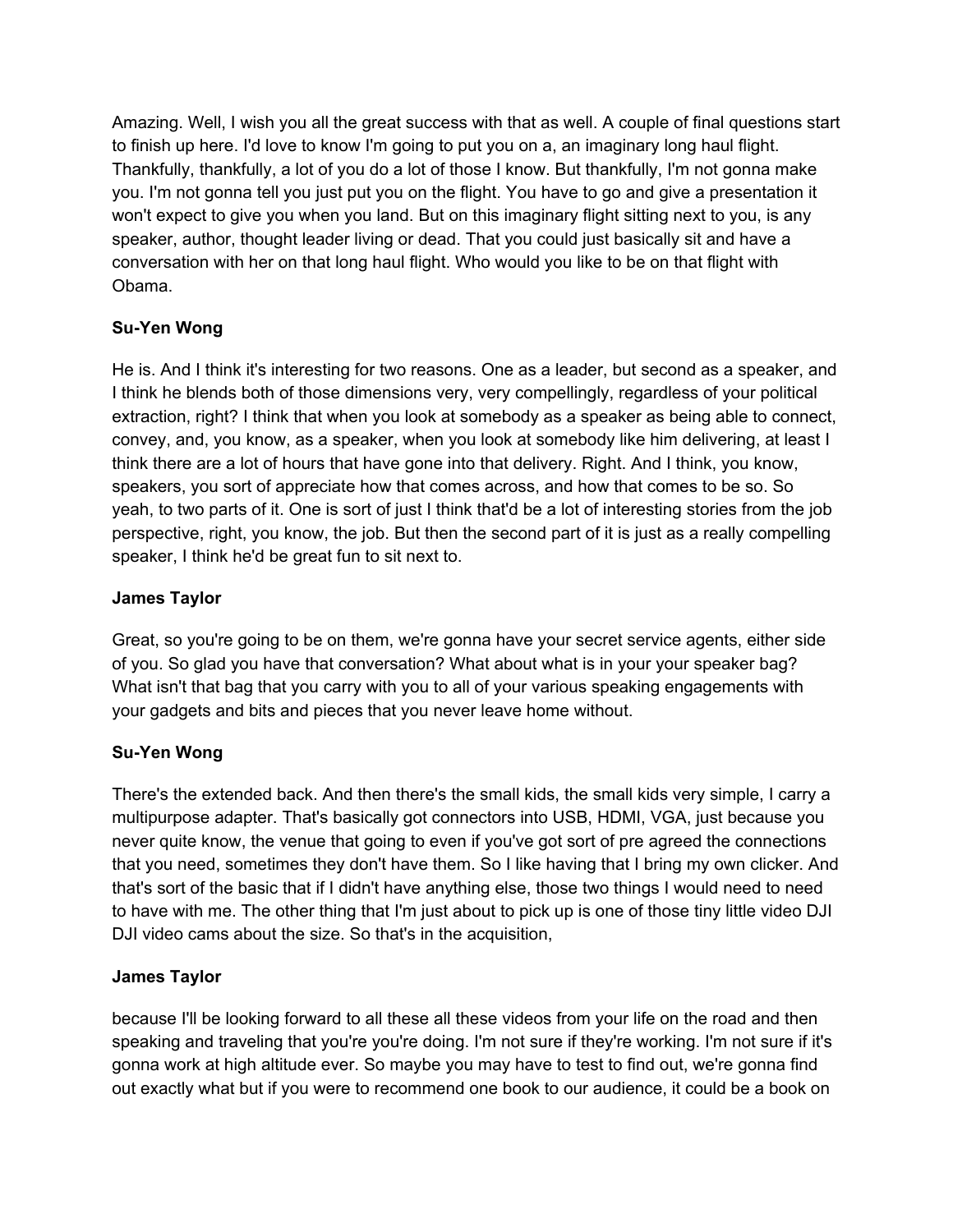the no one of your books about the future work or speaking or topic you think more people should be reading and thinking about just now. What would that book be? Hmm.

# **Su-Yen Wong**

Well, me, I am finding some of the work by Dorie Clark, very interesting. From the standpoint of reinvention, so I think she's come at it from that perspective. But also think just as someone who has come out and herself reinvented a couple of times, she also speaks she's a she also writes quite extensively, and also has, I think, done a really great job at scaling her own business. So multiple dimensions, check a few things off. So so so let's say one of one of her, one of her pieces would be

## **James Taylor**

my recommendation. And warband online tool or app or mobile app, for example, would you find very useful for doing the work you do?

# **Su-Yen Wong**

Gosh, um, well, I work up keynote. So so it's actually pretty simple. I work of all all the all the apple tools. But in addition to that, I, you know, I would say business wise, zero invoice Lee, I run all of them through cloud apps. So yeah, it's sort of a full suite of cloud based apps that I use, also also use some of the collaboration tools like Asana, with my team, as well.

## **James Taylor**

And I want you to imagine now, that tomorrow morning, you wake up, and you have to start from scratch yet start at the start again, you've got all the skills or the knowledge you've acquired over the years, but no one knows you, you know, no one, what would you do? How would you restart things?

## **Su-Yen Wong**

So imagine I landed like in Timbuktu, right?

## **James Taylor**

Anywhere Timbuktu, if you would, you've actually been, I think you're probably the only person who's been

## **Su-Yen Wong**

to prison, I guess, the first thing I would do is, I would reach out to my network to understand the landscape of the market. Because I do find that you know, wherever you plop yourself down, whether it's, you know, Singapore, New York or London, there is a different dynamic, you know, just the way decisions are made a little bit different. The market context is different. So the first